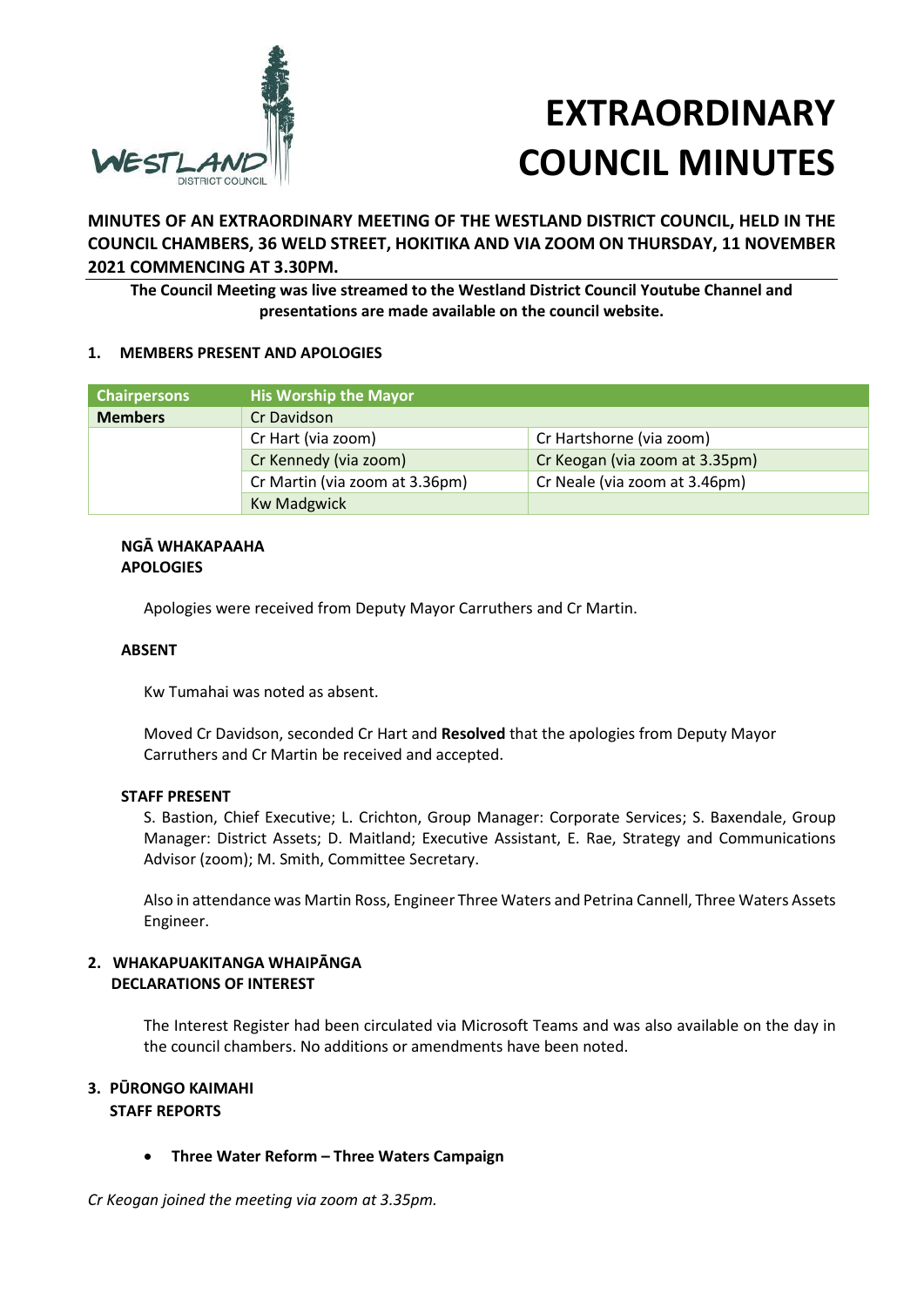The Chief Executive (CE) spoke to this item and advised the purpose of this report is for Council to consider the next steps regarding the Three Waters Reform program now that Central Government has mandated that all Councils must be part of the reform.

The CE spoke to the background of the Three Waters Reform and advised that council staff are evaluating the impacts to the Westland District now the reform has been mandated. Main areas of impact are:

- The balance sheet has been reduced by 17%
- Significant net asset reduction of \$83.7m
- Future rates increases to cover council stranded assets, an increase over the current LTP first year of 2.4%, with an average of 9% thereafter.
- A large transition process within council due to the mandated reforms which will have huge impacts for Council held portfolios.

Westland District Council has been invited to join a group of councils, the "Three Waters Campaign' to create a larger voice to Central Government against the decision to mandate the reform. A Memorandum of Understanding for this group has been finalised with a financial contribution of \$10,000 towards legal advice being requested from each council involved.

His Worship the Mayor made a statement attached as appendix 1.

## *Cr Neale joined the meeting via zoom at 3.46pm.*

Moved His Worship the Mayor, seconded Cr Davidson and **Resolved** that:

- A) Council receive the report.
- B) Council resolves to become a Campaign Partner in the Three Waters Campaign.
- C) Council resolves to sign the Three Waters Campaign Memorandum of Understanding.
- D) Council resolves to contribute \$10,000 towards the Three Waters Campaign program of works.
- E) Council resolves to appoint His Worship Mayor Smith as the representative of the Three Waters Campaign both as a Plenary member (with voting rights) and as a member of the Oversite Group.

*Cr Martin, although in attendance at the meeting via zoom, abstained from voting.*

His Worship the Mayor thanked the Community, Staff and Councillors for their support.

# **DATE OF THE NEXT ORDINARY COUNCIL MEETING – 25 NOVEMBER 2021 COUNCIL CHAMBERS, 36 WELD STREET, HOKITIKA AND VIA ZOOM.**

## **MEETING CLOSED AT 3.50PM**

Confirmed by:

**\_\_\_\_\_\_\_\_\_\_\_\_\_\_\_\_\_\_\_\_\_\_\_ Mayor Bruce Smith <b>Date:** Date: **Chair**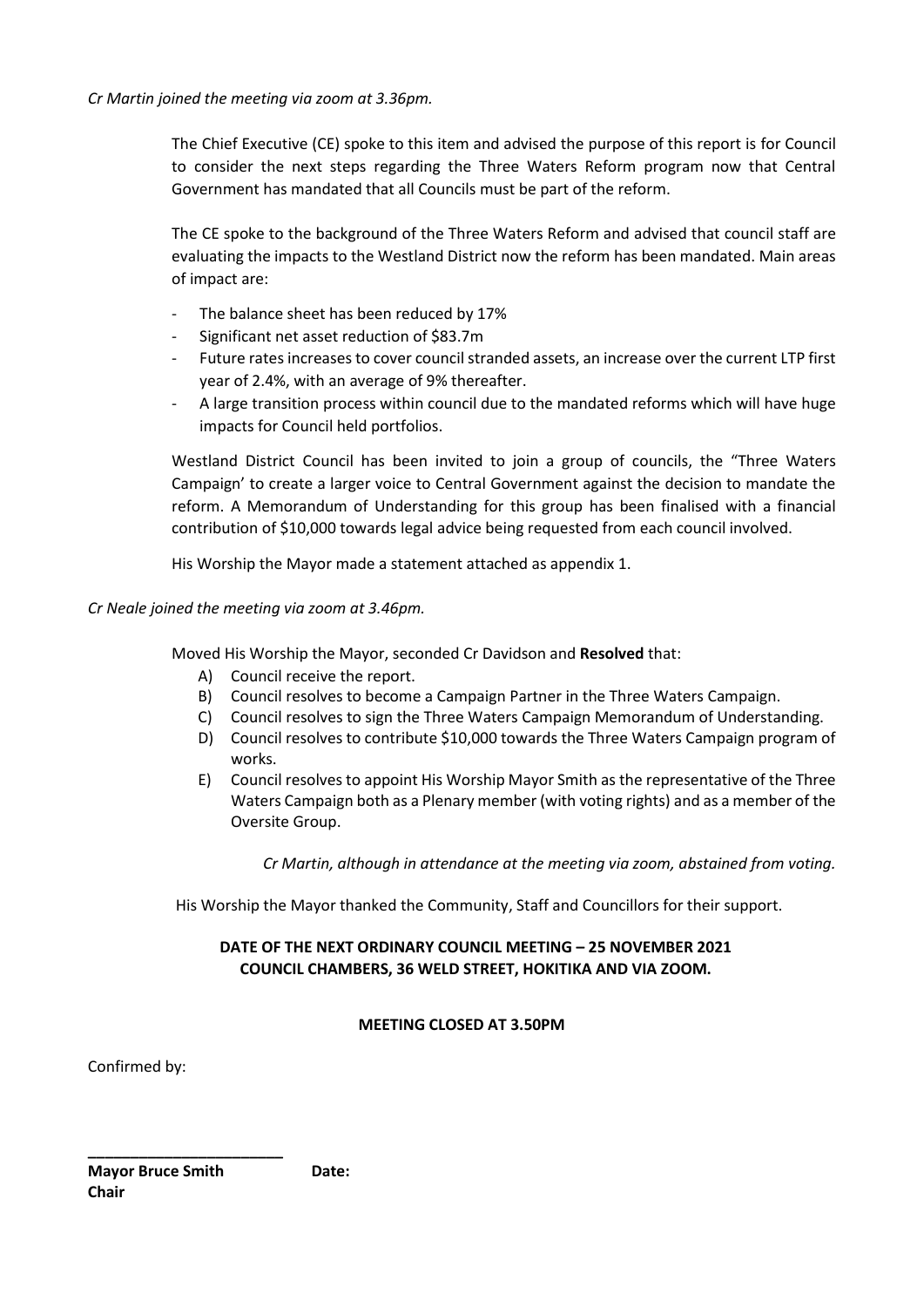## **His Worship the Mayor's Statement to the Three Waters Reform Mandate**

Our primary role is to take the concerns of ratepayers to Wellington.

It's not our role to attempt to sell Wellington's agenda on Three Waters to our ratepayers.

Where are the Labour MPS who are meant to represent our interests? They have gone to ground.

You will have seen the members of yet another three waters working group announced yesterday. This is smoke and mirrors and not one mayor from any council that has engaged with their community was appointed.

The owners of the assets on behalf of their communities are the Councils.

50% of the working group are Iwi Representatives with no ownership of the assets, but have the same rights and interest of all in Westland as ratepayers.

This council has always supported the supply of good water delivered by councils, and as community leaders can't see how the proposed reforms benefit our communities.

This council voted to engage with our community and the feedback was massive and I congratulate you all for seeing clearly the risk of waiting before engaging and ensuring our communities' voice via feedback was received.

Some councils read the tea leaves wrong, and their ratepayers unlike ours and a number of other councils, will have no chance to express a view as to if they support the three waters reforms. The discussion went from a voluntary option to opt in or out with feedback to government by the  $30<sup>th</sup>$  of Sept, followed by the chance for full consultation with rate payers, to a mandated theft of our three waters assets when 60 of 67 councils said NO WAY.

Government will need to pass legislation, setting aside clauses in the local government act that requires full consultation on such a significant issue.

They can do that and with 60 of the 67 councils in New Zealand not opting in that's a direct attack on both our ownership rights on behalf of our communities and our democracy.

The focus on water causing health issues by government is mischievous, with councils around New Zealand supplying clean healthy water with very few exceptions. There are many reports naming New Zealand in the top ten suppliers of drinking water in the world.

The 34,000 people quoted getting sick each year was taken by the Government from a 2016 report and was an estimate of both water and food poisoning cases. The actual health department figures are a fraction of the 34,000 claimed.

We have suggested government puts the regulator in place and revisit the supply and ownership structure in 6 years. By then the regulator will have developed tested sensible standards and councils will have evidence to understand credible costs.

The government claims that opposition is political.

Of course it is. Just as the Three Waters Reforms are political as the case for change has not be made. The transfer or confiscation, of for many Councils 30% of total assets, for an 8 cents in the dollar payment is reckless and their communities will not support it.